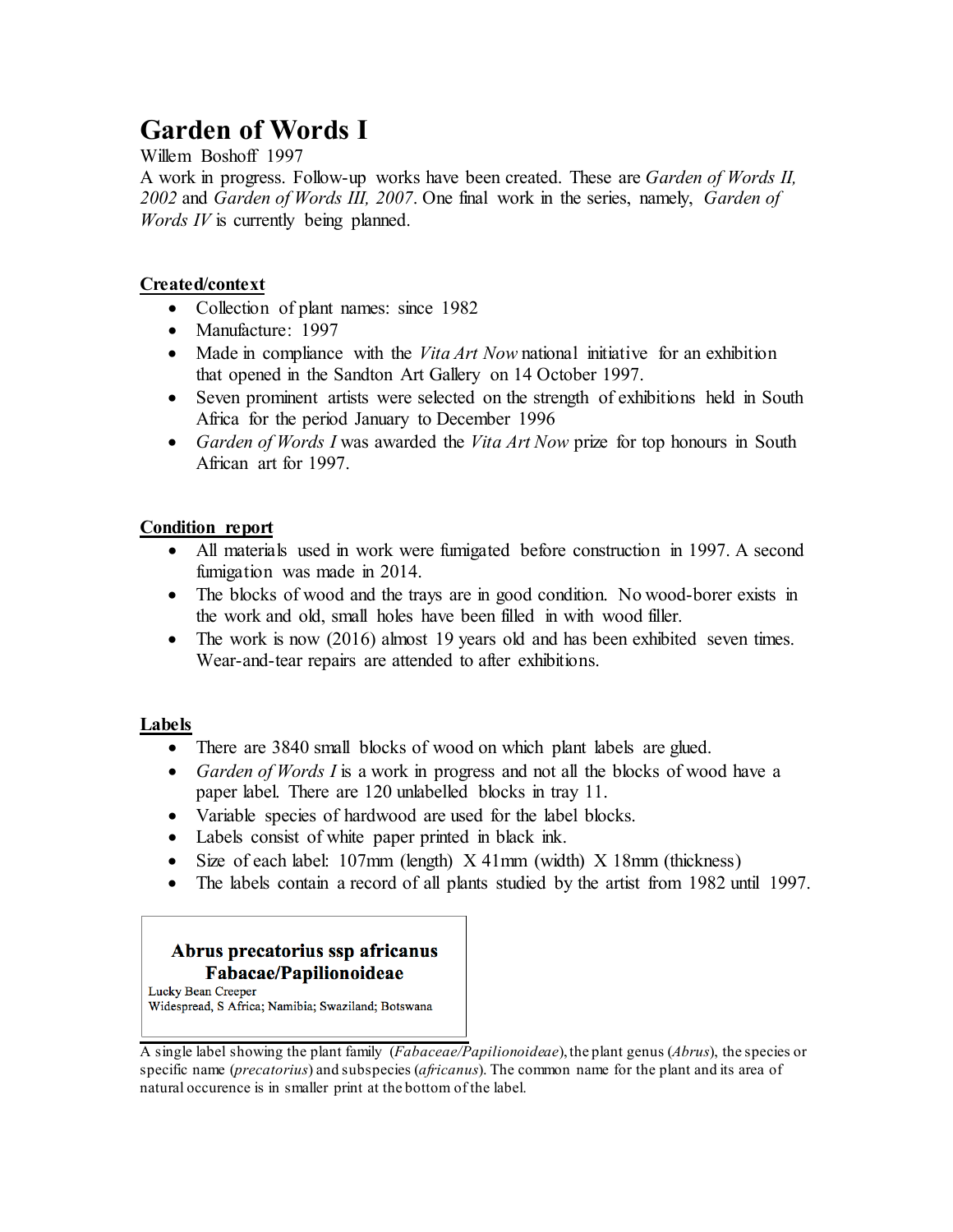# **Trays**

- There are 11 trays that contain all the labels (originally there were 12 trays of which one was empty. The superfluous  $12<sup>th</sup>$  tray has been removed from the work.
- The frames of the trays are made of Rosewood (*Dalbergia decepularis*).
- Each tray is designed to contain 360 labels.
- *Garden of Words I* is a work in progress and although all the trays are full of wooden blocks, not all are labelled
- Total number of labelled wooden blocks: 3840. There are 120 unlabelled blocks.
- The trays are used:
	- 1. To make transportation, handling and storage of the work easier.
	- 2. To be exhibited, with the labels packed inside, either in single, or double stacked columns or as panels on a wall. Because of a shortage of floor space, most galleries and collections cannot show *Garden of Words I* with all the labels fully laid out on the floor. At such times, the trays are a conceptual reminder of their own content – like closed books in a pile or on a shelf.
	- 3. To be shown empty, stacked in a column, with the labels finally installed and laid out under glass on the floor in front of it. The column of trays is placed at the head of the work – a reminder that the work is still in progress and that plant names are still being collected and 'sown'.

# **Glass**

- In order for the work to be exhibited under glass, on the floor, 12 or less sheets of glass are needed. These sheets of glass are not supplied with the trays and labels.
- Laminated safety glass with polished edges are required.
- Each sheet of glass: 6.5 mm (thickness); 2.1 metre (length); 1.5 metre (width)



One sheet of 6.5 mm laminated safety glass with the sides polished for safety reasons

# **Exhibition history**

• **1997** Sandton Art Gallery, Johannesburg. First prize at the Vita Art Now show. The judges were Frank Ledimo (Wits Technikon) Bongi Dhlomo (AICA), Okwui Enwezor (Artistic Director, 2nd Johannesburg Biennale), Kendell Geers (artist).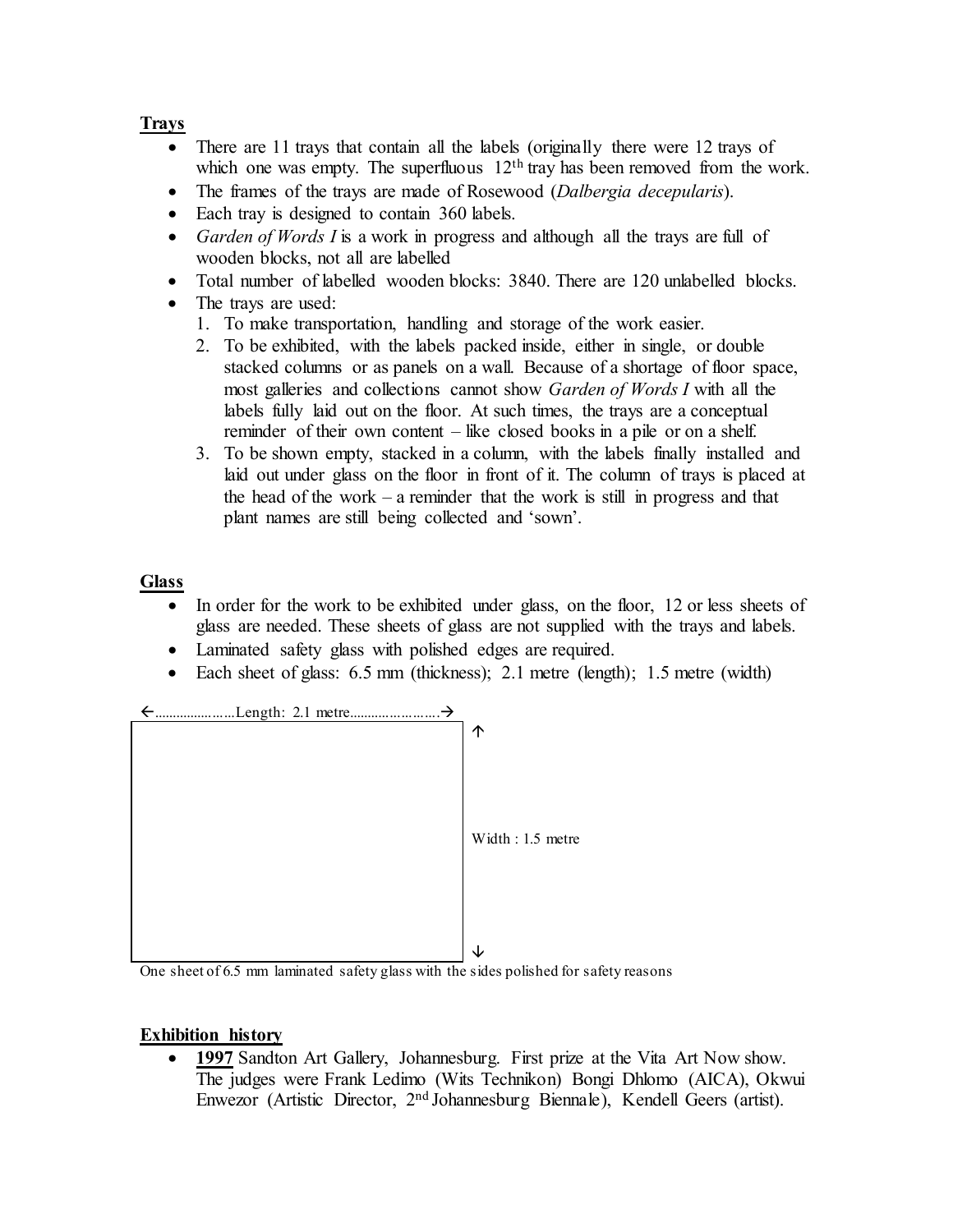- **2000** Museo Nacional, Centro de Arte, Reine Sofia, Madrid part of an exhibition entitled *"No es sólo lo que ves. Pervirtiendo el minimalismo" – Visiones de Latino America*, curated by Gerardo Mosquera.
- **2003** Michael Stevenson Fine Art, Cape Town part of *Licked*, Willem Boshoff, solo exhibition
- **2007** NIROX sculpture park. *Willem Boshoff* solo exhibition as part of his artist residency
- **2011** University of Johannesburg Art Gallery. Part of *Setups and Upsets*, Willem Boshoff solo exhibition.
- **2014** Frieze masters, London, *Willem Boshoff* exhibition, hosted by Goodman **Gallery**
- **2015** Standard Bank Art Gallery, Johannesburg part of an exhibition entitled *Exact Imagination, 300 years of botanically inspired art in South Africa*, curated by Cyril Coetzee

#### **Exhibition method 1. – The 'closed book' method**

- The labels could be shown in the trays, stacked in a single or double pile or
- The labels could remain in the trays and are mouted to a wall like a relief sculpture

|                                                                                                                                                                                                                                                                                                                                                                                                                                                                            |                                                                                                                                                                                                                                                                                                                                                                                                                                                                            | ___                                                                                                                                                                                                                                                                                                                                                                                                                                                                                                                                                                                                                                                                                                                                                                                                                                                                                                                                                      |                                                                                                                                                                                                                                                                                                                                                                                                                                                                            |                                                                                                                                                                                                                                                                                                                                                                                                                                                                            | ___                                                                                                                                                                                                                                                                                                                                                                                                                                                                        |                                                                                                                                                                                                                                                                                                                                                                                                                                                                                                         |                                                                                                                                                                                                                                                                                                                                                                                                                                                                            |                                                                                                                                                                                                                                                                                                                                                                                                                                                                            |
|----------------------------------------------------------------------------------------------------------------------------------------------------------------------------------------------------------------------------------------------------------------------------------------------------------------------------------------------------------------------------------------------------------------------------------------------------------------------------|----------------------------------------------------------------------------------------------------------------------------------------------------------------------------------------------------------------------------------------------------------------------------------------------------------------------------------------------------------------------------------------------------------------------------------------------------------------------------|----------------------------------------------------------------------------------------------------------------------------------------------------------------------------------------------------------------------------------------------------------------------------------------------------------------------------------------------------------------------------------------------------------------------------------------------------------------------------------------------------------------------------------------------------------------------------------------------------------------------------------------------------------------------------------------------------------------------------------------------------------------------------------------------------------------------------------------------------------------------------------------------------------------------------------------------------------|----------------------------------------------------------------------------------------------------------------------------------------------------------------------------------------------------------------------------------------------------------------------------------------------------------------------------------------------------------------------------------------------------------------------------------------------------------------------------|----------------------------------------------------------------------------------------------------------------------------------------------------------------------------------------------------------------------------------------------------------------------------------------------------------------------------------------------------------------------------------------------------------------------------------------------------------------------------|----------------------------------------------------------------------------------------------------------------------------------------------------------------------------------------------------------------------------------------------------------------------------------------------------------------------------------------------------------------------------------------------------------------------------------------------------------------------------|---------------------------------------------------------------------------------------------------------------------------------------------------------------------------------------------------------------------------------------------------------------------------------------------------------------------------------------------------------------------------------------------------------------------------------------------------------------------------------------------------------|----------------------------------------------------------------------------------------------------------------------------------------------------------------------------------------------------------------------------------------------------------------------------------------------------------------------------------------------------------------------------------------------------------------------------------------------------------------------------|----------------------------------------------------------------------------------------------------------------------------------------------------------------------------------------------------------------------------------------------------------------------------------------------------------------------------------------------------------------------------------------------------------------------------------------------------------------------------|
|                                                                                                                                                                                                                                                                                                                                                                                                                                                                            |                                                                                                                                                                                                                                                                                                                                                                                                                                                                            |                                                                                                                                                                                                                                                                                                                                                                                                                                                                                                                                                                                                                                                                                                                                                                                                                                                                                                                                                          |                                                                                                                                                                                                                                                                                                                                                                                                                                                                            |                                                                                                                                                                                                                                                                                                                                                                                                                                                                            |                                                                                                                                                                                                                                                                                                                                                                                                                                                                            |                                                                                                                                                                                                                                                                                                                                                                                                                                                                                                         | _____                                                                                                                                                                                                                                                                                                                                                                                                                                                                      |                                                                                                                                                                                                                                                                                                                                                                                                                                                                            |
| ____                                                                                                                                                                                                                                                                                                                                                                                                                                                                       | ____                                                                                                                                                                                                                                                                                                                                                                                                                                                                       | ____                                                                                                                                                                                                                                                                                                                                                                                                                                                                                                                                                                                                                                                                                                                                                                                                                                                                                                                                                     |                                                                                                                                                                                                                                                                                                                                                                                                                                                                            | ____                                                                                                                                                                                                                                                                                                                                                                                                                                                                       | ____                                                                                                                                                                                                                                                                                                                                                                                                                                                                       |                                                                                                                                                                                                                                                                                                                                                                                                                                                                                                         | ____                                                                                                                                                                                                                                                                                                                                                                                                                                                                       | ____                                                                                                                                                                                                                                                                                                                                                                                                                                                                       |
| product the control of                                                                                                                                                                                                                                                                                                                                                                                                                                                     |                                                                                                                                                                                                                                                                                                                                                                                                                                                                            | product the control of                                                                                                                                                                                                                                                                                                                                                                                                                                                                                                                                                                                                                                                                                                                                                                                                                                                                                                                                   | <b>Contract Contract</b>                                                                                                                                                                                                                                                                                                                                                                                                                                                   |                                                                                                                                                                                                                                                                                                                                                                                                                                                                            | <b>Contract Contract Contract</b>                                                                                                                                                                                                                                                                                                                                                                                                                                          |                                                                                                                                                                                                                                                                                                                                                                                                                                                                                                         |                                                                                                                                                                                                                                                                                                                                                                                                                                                                            | <b>Contract Contract Contract</b>                                                                                                                                                                                                                                                                                                                                                                                                                                          |
|                                                                                                                                                                                                                                                                                                                                                                                                                                                                            | -                                                                                                                                                                                                                                                                                                                                                                                                                                                                          | -                                                                                                                                                                                                                                                                                                                                                                                                                                                                                                                                                                                                                                                                                                                                                                                                                                                                                                                                                        |                                                                                                                                                                                                                                                                                                                                                                                                                                                                            | ______                                                                                                                                                                                                                                                                                                                                                                                                                                                                     |                                                                                                                                                                                                                                                                                                                                                                                                                                                                            |                                                                                                                                                                                                                                                                                                                                                                                                                                                                                                         |                                                                                                                                                                                                                                                                                                                                                                                                                                                                            | $\overline{\phantom{a}}$                                                                                                                                                                                                                                                                                                                                                                                                                                                   |
| ___                                                                                                                                                                                                                                                                                                                                                                                                                                                                        |                                                                                                                                                                                                                                                                                                                                                                                                                                                                            |                                                                                                                                                                                                                                                                                                                                                                                                                                                                                                                                                                                                                                                                                                                                                                                                                                                                                                                                                          | $\frac{1}{2} \left( \frac{1}{2} \right) \left( \frac{1}{2} \right) \left( \frac{1}{2} \right) \left( \frac{1}{2} \right) \left( \frac{1}{2} \right) \left( \frac{1}{2} \right) \left( \frac{1}{2} \right) \left( \frac{1}{2} \right) \left( \frac{1}{2} \right) \left( \frac{1}{2} \right) \left( \frac{1}{2} \right) \left( \frac{1}{2} \right) \left( \frac{1}{2} \right) \left( \frac{1}{2} \right) \left( \frac{1}{2} \right) \left( \frac{1}{2} \right) \left( \frac$ | $\overline{\phantom{a}}$                                                                                                                                                                                                                                                                                                                                                                                                                                                   |                                                                                                                                                                                                                                                                                                                                                                                                                                                                            |                                                                                                                                                                                                                                                                                                                                                                                                                                                                                                         | $\frac{1}{2} \left( \frac{1}{2} \right) \left( \frac{1}{2} \right) \left( \frac{1}{2} \right) \left( \frac{1}{2} \right) \left( \frac{1}{2} \right) \left( \frac{1}{2} \right) \left( \frac{1}{2} \right) \left( \frac{1}{2} \right) \left( \frac{1}{2} \right) \left( \frac{1}{2} \right) \left( \frac{1}{2} \right) \left( \frac{1}{2} \right) \left( \frac{1}{2} \right) \left( \frac{1}{2} \right) \left( \frac{1}{2} \right) \left( \frac{1}{2} \right) \left( \frac$ | $\frac{1}{2} \left( \frac{1}{2} \right) \left( \frac{1}{2} \right) \left( \frac{1}{2} \right) \left( \frac{1}{2} \right) \left( \frac{1}{2} \right) \left( \frac{1}{2} \right) \left( \frac{1}{2} \right) \left( \frac{1}{2} \right) \left( \frac{1}{2} \right) \left( \frac{1}{2} \right) \left( \frac{1}{2} \right) \left( \frac{1}{2} \right) \left( \frac{1}{2} \right) \left( \frac{1}{2} \right) \left( \frac{1}{2} \right) \left( \frac{1}{2} \right) \left( \frac$ |
|                                                                                                                                                                                                                                                                                                                                                                                                                                                                            | _____                                                                                                                                                                                                                                                                                                                                                                                                                                                                      | _____                                                                                                                                                                                                                                                                                                                                                                                                                                                                                                                                                                                                                                                                                                                                                                                                                                                                                                                                                    | $\frac{1}{2} \left( \frac{1}{2} \right) \left( \frac{1}{2} \right) \left( \frac{1}{2} \right) \left( \frac{1}{2} \right) \left( \frac{1}{2} \right) \left( \frac{1}{2} \right) \left( \frac{1}{2} \right) \left( \frac{1}{2} \right) \left( \frac{1}{2} \right) \left( \frac{1}{2} \right) \left( \frac{1}{2} \right) \left( \frac{1}{2} \right) \left( \frac{1}{2} \right) \left( \frac{1}{2} \right) \left( \frac{1}{2} \right) \left( \frac{1}{2} \right) \left( \frac$ | $\frac{1}{2} \left( \frac{1}{2} \right) \left( \frac{1}{2} \right) \left( \frac{1}{2} \right) \left( \frac{1}{2} \right) \left( \frac{1}{2} \right) \left( \frac{1}{2} \right) \left( \frac{1}{2} \right) \left( \frac{1}{2} \right) \left( \frac{1}{2} \right) \left( \frac{1}{2} \right) \left( \frac{1}{2} \right) \left( \frac{1}{2} \right) \left( \frac{1}{2} \right) \left( \frac{1}{2} \right) \left( \frac{1}{2} \right) \left( \frac{1}{2} \right) \left( \frac$ | _____                                                                                                                                                                                                                                                                                                                                                                                                                                                                      | $\frac{1}{2} \left( \frac{1}{2} \right) \left( \frac{1}{2} \right) \left( \frac{1}{2} \right) \left( \frac{1}{2} \right) \left( \frac{1}{2} \right) \left( \frac{1}{2} \right) \left( \frac{1}{2} \right) \left( \frac{1}{2} \right) \left( \frac{1}{2} \right) \left( \frac{1}{2} \right) \left( \frac{1}{2} \right) \left( \frac{1}{2} \right) \left( \frac{1}{2} \right) \left( \frac{1}{2} \right) \left( \frac{1}{2} \right) \left( \frac{1}{2} \right) \left( \frac$                              | _____                                                                                                                                                                                                                                                                                                                                                                                                                                                                      | _____                                                                                                                                                                                                                                                                                                                                                                                                                                                                      |
|                                                                                                                                                                                                                                                                                                                                                                                                                                                                            |                                                                                                                                                                                                                                                                                                                                                                                                                                                                            |                                                                                                                                                                                                                                                                                                                                                                                                                                                                                                                                                                                                                                                                                                                                                                                                                                                                                                                                                          |                                                                                                                                                                                                                                                                                                                                                                                                                                                                            |                                                                                                                                                                                                                                                                                                                                                                                                                                                                            |                                                                                                                                                                                                                                                                                                                                                                                                                                                                            |                                                                                                                                                                                                                                                                                                                                                                                                                                                                                                         |                                                                                                                                                                                                                                                                                                                                                                                                                                                                            | ------                                                                                                                                                                                                                                                                                                                                                                                                                                                                     |
|                                                                                                                                                                                                                                                                                                                                                                                                                                                                            | ______                                                                                                                                                                                                                                                                                                                                                                                                                                                                     | ______                                                                                                                                                                                                                                                                                                                                                                                                                                                                                                                                                                                                                                                                                                                                                                                                                                                                                                                                                   |                                                                                                                                                                                                                                                                                                                                                                                                                                                                            | $\frac{1}{2} \left( \frac{1}{2} \right) \left( \frac{1}{2} \right) \left( \frac{1}{2} \right) \left( \frac{1}{2} \right) \left( \frac{1}{2} \right) \left( \frac{1}{2} \right) \left( \frac{1}{2} \right) \left( \frac{1}{2} \right) \left( \frac{1}{2} \right) \left( \frac{1}{2} \right) \left( \frac{1}{2} \right) \left( \frac{1}{2} \right) \left( \frac{1}{2} \right) \left( \frac{1}{2} \right) \left( \frac{1}{2} \right) \left( \frac{1}{2} \right) \left( \frac$ | ______                                                                                                                                                                                                                                                                                                                                                                                                                                                                     | ______                                                                                                                                                                                                                                                                                                                                                                                                                                                                                                  |                                                                                                                                                                                                                                                                                                                                                                                                                                                                            | $\label{eq:1} \begin{array}{lll} \hspace{-0.1cm} \textbf{1} & \textbf{1} & \textbf{1} & \textbf{1} & \textbf{1} & \textbf{1} & \textbf{1} & \textbf{1} & \textbf{1} & \textbf{1} & \textbf{1} & \textbf{1} & \textbf{1} & \textbf{1} & \textbf{1} & \textbf{1} & \textbf{1} & \textbf{1} & \textbf{1} & \textbf{1} & \textbf{1} & \textbf{1} & \textbf{1} & \textbf{1} & \textbf{1} & \textbf{1} & \textbf{1} & \textbf{1} &$                                              |
| ------                                                                                                                                                                                                                                                                                                                                                                                                                                                                     |                                                                                                                                                                                                                                                                                                                                                                                                                                                                            | ____                                                                                                                                                                                                                                                                                                                                                                                                                                                                                                                                                                                                                                                                                                                                                                                                                                                                                                                                                     | ------                                                                                                                                                                                                                                                                                                                                                                                                                                                                     |                                                                                                                                                                                                                                                                                                                                                                                                                                                                            | ____                                                                                                                                                                                                                                                                                                                                                                                                                                                                       | ____                                                                                                                                                                                                                                                                                                                                                                                                                                                                                                    |                                                                                                                                                                                                                                                                                                                                                                                                                                                                            | ____                                                                                                                                                                                                                                                                                                                                                                                                                                                                       |
|                                                                                                                                                                                                                                                                                                                                                                                                                                                                            |                                                                                                                                                                                                                                                                                                                                                                                                                                                                            |                                                                                                                                                                                                                                                                                                                                                                                                                                                                                                                                                                                                                                                                                                                                                                                                                                                                                                                                                          |                                                                                                                                                                                                                                                                                                                                                                                                                                                                            |                                                                                                                                                                                                                                                                                                                                                                                                                                                                            | ____                                                                                                                                                                                                                                                                                                                                                                                                                                                                       |                                                                                                                                                                                                                                                                                                                                                                                                                                                                                                         |                                                                                                                                                                                                                                                                                                                                                                                                                                                                            |                                                                                                                                                                                                                                                                                                                                                                                                                                                                            |
| ___                                                                                                                                                                                                                                                                                                                                                                                                                                                                        | ___                                                                                                                                                                                                                                                                                                                                                                                                                                                                        | ___                                                                                                                                                                                                                                                                                                                                                                                                                                                                                                                                                                                                                                                                                                                                                                                                                                                                                                                                                      | and the control of                                                                                                                                                                                                                                                                                                                                                                                                                                                         | ___                                                                                                                                                                                                                                                                                                                                                                                                                                                                        | ___                                                                                                                                                                                                                                                                                                                                                                                                                                                                        | and the control of the con-                                                                                                                                                                                                                                                                                                                                                                                                                                                                             |                                                                                                                                                                                                                                                                                                                                                                                                                                                                            | ___                                                                                                                                                                                                                                                                                                                                                                                                                                                                        |
| <b>CONTRACTOR</b>                                                                                                                                                                                                                                                                                                                                                                                                                                                          | <b>CONTRACTOR</b>                                                                                                                                                                                                                                                                                                                                                                                                                                                          | ----                                                                                                                                                                                                                                                                                                                                                                                                                                                                                                                                                                                                                                                                                                                                                                                                                                                                                                                                                     | <b>Contract Contract Contract</b>                                                                                                                                                                                                                                                                                                                                                                                                                                          | and the control of the                                                                                                                                                                                                                                                                                                                                                                                                                                                     | -----                                                                                                                                                                                                                                                                                                                                                                                                                                                                      | ______                                                                                                                                                                                                                                                                                                                                                                                                                                                                                                  | <b>CONTRACTOR</b>                                                                                                                                                                                                                                                                                                                                                                                                                                                          |                                                                                                                                                                                                                                                                                                                                                                                                                                                                            |
| ----                                                                                                                                                                                                                                                                                                                                                                                                                                                                       | ____                                                                                                                                                                                                                                                                                                                                                                                                                                                                       | ____                                                                                                                                                                                                                                                                                                                                                                                                                                                                                                                                                                                                                                                                                                                                                                                                                                                                                                                                                     | ____                                                                                                                                                                                                                                                                                                                                                                                                                                                                       |                                                                                                                                                                                                                                                                                                                                                                                                                                                                            | ____                                                                                                                                                                                                                                                                                                                                                                                                                                                                       |                                                                                                                                                                                                                                                                                                                                                                                                                                                                                                         | ____                                                                                                                                                                                                                                                                                                                                                                                                                                                                       | $=$ $-$                                                                                                                                                                                                                                                                                                                                                                                                                                                                    |
| ____                                                                                                                                                                                                                                                                                                                                                                                                                                                                       | ____                                                                                                                                                                                                                                                                                                                                                                                                                                                                       | ____                                                                                                                                                                                                                                                                                                                                                                                                                                                                                                                                                                                                                                                                                                                                                                                                                                                                                                                                                     | and the control of                                                                                                                                                                                                                                                                                                                                                                                                                                                         | ___                                                                                                                                                                                                                                                                                                                                                                                                                                                                        | ___                                                                                                                                                                                                                                                                                                                                                                                                                                                                        | and the control of                                                                                                                                                                                                                                                                                                                                                                                                                                                                                      | ____                                                                                                                                                                                                                                                                                                                                                                                                                                                                       | ____                                                                                                                                                                                                                                                                                                                                                                                                                                                                       |
| -----                                                                                                                                                                                                                                                                                                                                                                                                                                                                      |                                                                                                                                                                                                                                                                                                                                                                                                                                                                            | ____                                                                                                                                                                                                                                                                                                                                                                                                                                                                                                                                                                                                                                                                                                                                                                                                                                                                                                                                                     |                                                                                                                                                                                                                                                                                                                                                                                                                                                                            |                                                                                                                                                                                                                                                                                                                                                                                                                                                                            |                                                                                                                                                                                                                                                                                                                                                                                                                                                                            |                                                                                                                                                                                                                                                                                                                                                                                                                                                                                                         |                                                                                                                                                                                                                                                                                                                                                                                                                                                                            |                                                                                                                                                                                                                                                                                                                                                                                                                                                                            |
| ___                                                                                                                                                                                                                                                                                                                                                                                                                                                                        |                                                                                                                                                                                                                                                                                                                                                                                                                                                                            | ___                                                                                                                                                                                                                                                                                                                                                                                                                                                                                                                                                                                                                                                                                                                                                                                                                                                                                                                                                      | ____                                                                                                                                                                                                                                                                                                                                                                                                                                                                       |                                                                                                                                                                                                                                                                                                                                                                                                                                                                            | ___                                                                                                                                                                                                                                                                                                                                                                                                                                                                        |                                                                                                                                                                                                                                                                                                                                                                                                                                                                                                         |                                                                                                                                                                                                                                                                                                                                                                                                                                                                            |                                                                                                                                                                                                                                                                                                                                                                                                                                                                            |
|                                                                                                                                                                                                                                                                                                                                                                                                                                                                            | ______                                                                                                                                                                                                                                                                                                                                                                                                                                                                     |                                                                                                                                                                                                                                                                                                                                                                                                                                                                                                                                                                                                                                                                                                                                                                                                                                                                                                                                                          | ______                                                                                                                                                                                                                                                                                                                                                                                                                                                                     |                                                                                                                                                                                                                                                                                                                                                                                                                                                                            |                                                                                                                                                                                                                                                                                                                                                                                                                                                                            | _____                                                                                                                                                                                                                                                                                                                                                                                                                                                                                                   |                                                                                                                                                                                                                                                                                                                                                                                                                                                                            | $\frac{1}{2} \left( \frac{1}{2} \right) \left( \frac{1}{2} \right) \left( \frac{1}{2} \right) \left( \frac{1}{2} \right) \left( \frac{1}{2} \right) \left( \frac{1}{2} \right) \left( \frac{1}{2} \right) \left( \frac{1}{2} \right) \left( \frac{1}{2} \right) \left( \frac{1}{2} \right) \left( \frac{1}{2} \right) \left( \frac{1}{2} \right) \left( \frac{1}{2} \right) \left( \frac{1}{2} \right) \left( \frac{1}{2} \right) \left( \frac{1}{2} \right) \left( \frac$ |
|                                                                                                                                                                                                                                                                                                                                                                                                                                                                            | <b>Contract Contract Contract</b>                                                                                                                                                                                                                                                                                                                                                                                                                                          | <b>Contract Contract Contract</b>                                                                                                                                                                                                                                                                                                                                                                                                                                                                                                                                                                                                                                                                                                                                                                                                                                                                                                                        | and the control of the con-                                                                                                                                                                                                                                                                                                                                                                                                                                                |                                                                                                                                                                                                                                                                                                                                                                                                                                                                            | <b>Contract Contract Contract</b>                                                                                                                                                                                                                                                                                                                                                                                                                                          | and the control of the con-                                                                                                                                                                                                                                                                                                                                                                                                                                                                             |                                                                                                                                                                                                                                                                                                                                                                                                                                                                            | <b>Contract Contract Contract</b>                                                                                                                                                                                                                                                                                                                                                                                                                                          |
| _____                                                                                                                                                                                                                                                                                                                                                                                                                                                                      | $\frac{1}{2} \left( \frac{1}{2} \right) \left( \frac{1}{2} \right) \left( \frac{1}{2} \right) \left( \frac{1}{2} \right) \left( \frac{1}{2} \right) \left( \frac{1}{2} \right) \left( \frac{1}{2} \right) \left( \frac{1}{2} \right) \left( \frac{1}{2} \right) \left( \frac{1}{2} \right) \left( \frac{1}{2} \right) \left( \frac{1}{2} \right) \left( \frac{1}{2} \right) \left( \frac{1}{2} \right) \left( \frac{1}{2} \right) \left( \frac{1}{2} \right) \left( \frac$ | $\frac{1}{2} \left( \frac{1}{2} \right) \left( \frac{1}{2} \right) \left( \frac{1}{2} \right) \left( \frac{1}{2} \right) \left( \frac{1}{2} \right) \left( \frac{1}{2} \right) \left( \frac{1}{2} \right) \left( \frac{1}{2} \right) \left( \frac{1}{2} \right) \left( \frac{1}{2} \right) \left( \frac{1}{2} \right) \left( \frac{1}{2} \right) \left( \frac{1}{2} \right) \left( \frac{1}{2} \right) \left( \frac{1}{2} \right) \left( \frac{1}{2} \right) \left( \frac$                                                                                                                                                                                                                                                                                                                                                                                                                                                                               | $\frac{1}{2} \left( \frac{1}{2} \right) \left( \frac{1}{2} \right) \left( \frac{1}{2} \right) \left( \frac{1}{2} \right) \left( \frac{1}{2} \right) \left( \frac{1}{2} \right) \left( \frac{1}{2} \right) \left( \frac{1}{2} \right) \left( \frac{1}{2} \right) \left( \frac{1}{2} \right) \left( \frac{1}{2} \right) \left( \frac{1}{2} \right) \left( \frac{1}{2} \right) \left( \frac{1}{2} \right) \left( \frac{1}{2} \right) \left( \frac{1}{2} \right) \left( \frac$ | $\frac{1}{2} \left( \frac{1}{2} \right) \left( \frac{1}{2} \right) \left( \frac{1}{2} \right) \left( \frac{1}{2} \right) \left( \frac{1}{2} \right) \left( \frac{1}{2} \right) \left( \frac{1}{2} \right) \left( \frac{1}{2} \right) \left( \frac{1}{2} \right) \left( \frac{1}{2} \right) \left( \frac{1}{2} \right) \left( \frac{1}{2} \right) \left( \frac{1}{2} \right) \left( \frac{1}{2} \right) \left( \frac{1}{2} \right) \left( \frac{1}{2} \right) \left( \frac$ | _____                                                                                                                                                                                                                                                                                                                                                                                                                                                                      |                                                                                                                                                                                                                                                                                                                                                                                                                                                                                                         |                                                                                                                                                                                                                                                                                                                                                                                                                                                                            |                                                                                                                                                                                                                                                                                                                                                                                                                                                                            |
| --------                                                                                                                                                                                                                                                                                                                                                                                                                                                                   | ______                                                                                                                                                                                                                                                                                                                                                                                                                                                                     | ______                                                                                                                                                                                                                                                                                                                                                                                                                                                                                                                                                                                                                                                                                                                                                                                                                                                                                                                                                   | ______                                                                                                                                                                                                                                                                                                                                                                                                                                                                     | _____                                                                                                                                                                                                                                                                                                                                                                                                                                                                      | ______                                                                                                                                                                                                                                                                                                                                                                                                                                                                     | ______                                                                                                                                                                                                                                                                                                                                                                                                                                                                                                  | --------                                                                                                                                                                                                                                                                                                                                                                                                                                                                   | _____                                                                                                                                                                                                                                                                                                                                                                                                                                                                      |
| and the control of the con-                                                                                                                                                                                                                                                                                                                                                                                                                                                |                                                                                                                                                                                                                                                                                                                                                                                                                                                                            | ------                                                                                                                                                                                                                                                                                                                                                                                                                                                                                                                                                                                                                                                                                                                                                                                                                                                                                                                                                   | <b>Contract Contract Contract</b>                                                                                                                                                                                                                                                                                                                                                                                                                                          | <b>CONTRACTOR</b>                                                                                                                                                                                                                                                                                                                                                                                                                                                          | ------                                                                                                                                                                                                                                                                                                                                                                                                                                                                     | <b>STATE OF ALL AND STATE</b>                                                                                                                                                                                                                                                                                                                                                                                                                                                                           |                                                                                                                                                                                                                                                                                                                                                                                                                                                                            | -------                                                                                                                                                                                                                                                                                                                                                                                                                                                                    |
| ---------                                                                                                                                                                                                                                                                                                                                                                                                                                                                  | -----------                                                                                                                                                                                                                                                                                                                                                                                                                                                                | ---------                                                                                                                                                                                                                                                                                                                                                                                                                                                                                                                                                                                                                                                                                                                                                                                                                                                                                                                                                | ---------                                                                                                                                                                                                                                                                                                                                                                                                                                                                  | -----------                                                                                                                                                                                                                                                                                                                                                                                                                                                                | ______                                                                                                                                                                                                                                                                                                                                                                                                                                                                     | _______                                                                                                                                                                                                                                                                                                                                                                                                                                                                                                 | -----------                                                                                                                                                                                                                                                                                                                                                                                                                                                                | ---------                                                                                                                                                                                                                                                                                                                                                                                                                                                                  |
|                                                                                                                                                                                                                                                                                                                                                                                                                                                                            |                                                                                                                                                                                                                                                                                                                                                                                                                                                                            |                                                                                                                                                                                                                                                                                                                                                                                                                                                                                                                                                                                                                                                                                                                                                                                                                                                                                                                                                          |                                                                                                                                                                                                                                                                                                                                                                                                                                                                            |                                                                                                                                                                                                                                                                                                                                                                                                                                                                            |                                                                                                                                                                                                                                                                                                                                                                                                                                                                            |                                                                                                                                                                                                                                                                                                                                                                                                                                                                                                         |                                                                                                                                                                                                                                                                                                                                                                                                                                                                            |                                                                                                                                                                                                                                                                                                                                                                                                                                                                            |
|                                                                                                                                                                                                                                                                                                                                                                                                                                                                            |                                                                                                                                                                                                                                                                                                                                                                                                                                                                            | ______                                                                                                                                                                                                                                                                                                                                                                                                                                                                                                                                                                                                                                                                                                                                                                                                                                                                                                                                                   | $\frac{1}{2} \left( \frac{1}{2} \right) \left( \frac{1}{2} \right) \left( \frac{1}{2} \right) \left( \frac{1}{2} \right) \left( \frac{1}{2} \right) \left( \frac{1}{2} \right) \left( \frac{1}{2} \right) \left( \frac{1}{2} \right) \left( \frac{1}{2} \right) \left( \frac{1}{2} \right) \left( \frac{1}{2} \right) \left( \frac{1}{2} \right) \left( \frac{1}{2} \right) \left( \frac{1}{2} \right) \left( \frac{1}{2} \right) \left( \frac{1}{2} \right) \left( \frac$ | $\frac{1}{2} \left( \frac{1}{2} \right) \left( \frac{1}{2} \right) \left( \frac{1}{2} \right) \left( \frac{1}{2} \right) \left( \frac{1}{2} \right) \left( \frac{1}{2} \right) \left( \frac{1}{2} \right) \left( \frac{1}{2} \right) \left( \frac{1}{2} \right) \left( \frac{1}{2} \right) \left( \frac{1}{2} \right) \left( \frac{1}{2} \right) \left( \frac{1}{2} \right) \left( \frac{1}{2} \right) \left( \frac{1}{2} \right) \left( \frac{1}{2} \right) \left( \frac$ |                                                                                                                                                                                                                                                                                                                                                                                                                                                                            |                                                                                                                                                                                                                                                                                                                                                                                                                                                                                                         |                                                                                                                                                                                                                                                                                                                                                                                                                                                                            |                                                                                                                                                                                                                                                                                                                                                                                                                                                                            |
|                                                                                                                                                                                                                                                                                                                                                                                                                                                                            |                                                                                                                                                                                                                                                                                                                                                                                                                                                                            | -<br>__                                                                                                                                                                                                                                                                                                                                                                                                                                                                                                                                                                                                                                                                                                                                                                                                                                                                                                                                                  | and the control of the con-                                                                                                                                                                                                                                                                                                                                                                                                                                                | and the control of the con-                                                                                                                                                                                                                                                                                                                                                                                                                                                |                                                                                                                                                                                                                                                                                                                                                                                                                                                                            |                                                                                                                                                                                                                                                                                                                                                                                                                                                                                                         | ____                                                                                                                                                                                                                                                                                                                                                                                                                                                                       | ____                                                                                                                                                                                                                                                                                                                                                                                                                                                                       |
|                                                                                                                                                                                                                                                                                                                                                                                                                                                                            |                                                                                                                                                                                                                                                                                                                                                                                                                                                                            |                                                                                                                                                                                                                                                                                                                                                                                                                                                                                                                                                                                                                                                                                                                                                                                                                                                                                                                                                          |                                                                                                                                                                                                                                                                                                                                                                                                                                                                            |                                                                                                                                                                                                                                                                                                                                                                                                                                                                            |                                                                                                                                                                                                                                                                                                                                                                                                                                                                            |                                                                                                                                                                                                                                                                                                                                                                                                                                                                                                         |                                                                                                                                                                                                                                                                                                                                                                                                                                                                            |                                                                                                                                                                                                                                                                                                                                                                                                                                                                            |
|                                                                                                                                                                                                                                                                                                                                                                                                                                                                            |                                                                                                                                                                                                                                                                                                                                                                                                                                                                            |                                                                                                                                                                                                                                                                                                                                                                                                                                                                                                                                                                                                                                                                                                                                                                                                                                                                                                                                                          |                                                                                                                                                                                                                                                                                                                                                                                                                                                                            |                                                                                                                                                                                                                                                                                                                                                                                                                                                                            |                                                                                                                                                                                                                                                                                                                                                                                                                                                                            |                                                                                                                                                                                                                                                                                                                                                                                                                                                                                                         |                                                                                                                                                                                                                                                                                                                                                                                                                                                                            |                                                                                                                                                                                                                                                                                                                                                                                                                                                                            |
|                                                                                                                                                                                                                                                                                                                                                                                                                                                                            |                                                                                                                                                                                                                                                                                                                                                                                                                                                                            |                                                                                                                                                                                                                                                                                                                                                                                                                                                                                                                                                                                                                                                                                                                                                                                                                                                                                                                                                          |                                                                                                                                                                                                                                                                                                                                                                                                                                                                            |                                                                                                                                                                                                                                                                                                                                                                                                                                                                            |                                                                                                                                                                                                                                                                                                                                                                                                                                                                            | <b>Contract Contract Contract</b>                                                                                                                                                                                                                                                                                                                                                                                                                                                                       |                                                                                                                                                                                                                                                                                                                                                                                                                                                                            |                                                                                                                                                                                                                                                                                                                                                                                                                                                                            |
| -------                                                                                                                                                                                                                                                                                                                                                                                                                                                                    | $\frac{1}{2} \left( \frac{1}{2} \right) \left( \frac{1}{2} \right) \left( \frac{1}{2} \right) \left( \frac{1}{2} \right) \left( \frac{1}{2} \right) \left( \frac{1}{2} \right) \left( \frac{1}{2} \right) \left( \frac{1}{2} \right) \left( \frac{1}{2} \right) \left( \frac{1}{2} \right) \left( \frac{1}{2} \right) \left( \frac{1}{2} \right) \left( \frac{1}{2} \right) \left( \frac{1}{2} \right) \left( \frac{1}{2} \right) \left( \frac{1}{2} \right) \left( \frac$ | $\frac{1}{2} \left( \frac{1}{2} \right) \left( \frac{1}{2} \right) \left( \frac{1}{2} \right) \left( \frac{1}{2} \right) \left( \frac{1}{2} \right) \left( \frac{1}{2} \right) \left( \frac{1}{2} \right) \left( \frac{1}{2} \right) \left( \frac{1}{2} \right) \left( \frac{1}{2} \right) \left( \frac{1}{2} \right) \left( \frac{1}{2} \right) \left( \frac{1}{2} \right) \left( \frac{1}{2} \right) \left( \frac{1}{2} \right) \left( \frac{1}{2} \right) \left( \frac$                                                                                                                                                                                                                                                                                                                                                                                                                                                                               | $\frac{1}{2} \left( \frac{1}{2} \right) \left( \frac{1}{2} \right) \left( \frac{1}{2} \right) \left( \frac{1}{2} \right) \left( \frac{1}{2} \right) \left( \frac{1}{2} \right) \left( \frac{1}{2} \right) \left( \frac{1}{2} \right) \left( \frac{1}{2} \right) \left( \frac{1}{2} \right) \left( \frac{1}{2} \right) \left( \frac{1}{2} \right) \left( \frac{1}{2} \right) \left( \frac{1}{2} \right) \left( \frac{1}{2} \right) \left( \frac{1}{2} \right) \left( \frac$ |                                                                                                                                                                                                                                                                                                                                                                                                                                                                            | $\frac{1}{2} \left( \frac{1}{2} \right) \left( \frac{1}{2} \right) \left( \frac{1}{2} \right) \left( \frac{1}{2} \right) \left( \frac{1}{2} \right) \left( \frac{1}{2} \right) \left( \frac{1}{2} \right) \left( \frac{1}{2} \right) \left( \frac{1}{2} \right) \left( \frac{1}{2} \right) \left( \frac{1}{2} \right) \left( \frac{1}{2} \right) \left( \frac{1}{2} \right) \left( \frac{1}{2} \right) \left( \frac{1}{2} \right) \left( \frac{1}{2} \right) \left( \frac$ |                                                                                                                                                                                                                                                                                                                                                                                                                                                                                                         |                                                                                                                                                                                                                                                                                                                                                                                                                                                                            | $\frac{1}{2} \left( \frac{1}{2} \right) \left( \frac{1}{2} \right) \left( \frac{1}{2} \right) \left( \frac{1}{2} \right) \left( \frac{1}{2} \right) \left( \frac{1}{2} \right) \left( \frac{1}{2} \right) \left( \frac{1}{2} \right) \left( \frac{1}{2} \right) \left( \frac{1}{2} \right) \left( \frac{1}{2} \right) \left( \frac{1}{2} \right) \left( \frac{1}{2} \right) \left( \frac{1}{2} \right) \left( \frac{1}{2} \right) \left( \frac{1}{2} \right) \left( \frac$ |
| ______                                                                                                                                                                                                                                                                                                                                                                                                                                                                     |                                                                                                                                                                                                                                                                                                                                                                                                                                                                            | ______                                                                                                                                                                                                                                                                                                                                                                                                                                                                                                                                                                                                                                                                                                                                                                                                                                                                                                                                                   | _______                                                                                                                                                                                                                                                                                                                                                                                                                                                                    | $\frac{1}{2} \left( \frac{1}{2} \right) \left( \frac{1}{2} \right) \left( \frac{1}{2} \right) \left( \frac{1}{2} \right) \left( \frac{1}{2} \right) \left( \frac{1}{2} \right) \left( \frac{1}{2} \right) \left( \frac{1}{2} \right) \left( \frac{1}{2} \right) \left( \frac{1}{2} \right) \left( \frac{1}{2} \right) \left( \frac{1}{2} \right) \left( \frac{1}{2} \right) \left( \frac{1}{2} \right) \left( \frac{1}{2} \right) \left( \frac{1}{2} \right) \left( \frac$ | ______                                                                                                                                                                                                                                                                                                                                                                                                                                                                     | ______                                                                                                                                                                                                                                                                                                                                                                                                                                                                                                  | _____                                                                                                                                                                                                                                                                                                                                                                                                                                                                      | ______                                                                                                                                                                                                                                                                                                                                                                                                                                                                     |
| --------                                                                                                                                                                                                                                                                                                                                                                                                                                                                   | ---------                                                                                                                                                                                                                                                                                                                                                                                                                                                                  | ______<br>$\overline{\phantom{a}}$                                                                                                                                                                                                                                                                                                                                                                                                                                                                                                                                                                                                                                                                                                                                                                                                                                                                                                                       | ---------                                                                                                                                                                                                                                                                                                                                                                                                                                                                  | --------<br>____                                                                                                                                                                                                                                                                                                                                                                                                                                                           | ______<br>____                                                                                                                                                                                                                                                                                                                                                                                                                                                             | ______                                                                                                                                                                                                                                                                                                                                                                                                                                                                                                  |                                                                                                                                                                                                                                                                                                                                                                                                                                                                            | _____                                                                                                                                                                                                                                                                                                                                                                                                                                                                      |
|                                                                                                                                                                                                                                                                                                                                                                                                                                                                            |                                                                                                                                                                                                                                                                                                                                                                                                                                                                            |                                                                                                                                                                                                                                                                                                                                                                                                                                                                                                                                                                                                                                                                                                                                                                                                                                                                                                                                                          | ______                                                                                                                                                                                                                                                                                                                                                                                                                                                                     |                                                                                                                                                                                                                                                                                                                                                                                                                                                                            |                                                                                                                                                                                                                                                                                                                                                                                                                                                                            |                                                                                                                                                                                                                                                                                                                                                                                                                                                                                                         |                                                                                                                                                                                                                                                                                                                                                                                                                                                                            |                                                                                                                                                                                                                                                                                                                                                                                                                                                                            |
| $\frac{1}{2} \left( \frac{1}{2} \right) \left( \frac{1}{2} \right) \left( \frac{1}{2} \right) \left( \frac{1}{2} \right) \left( \frac{1}{2} \right) \left( \frac{1}{2} \right) \left( \frac{1}{2} \right) \left( \frac{1}{2} \right) \left( \frac{1}{2} \right) \left( \frac{1}{2} \right) \left( \frac{1}{2} \right) \left( \frac{1}{2} \right) \left( \frac{1}{2} \right) \left( \frac{1}{2} \right) \left( \frac{1}{2} \right) \left( \frac{1}{2} \right) \left( \frac$ | $\frac{1}{2} \left( \frac{1}{2} \right) \left( \frac{1}{2} \right) \left( \frac{1}{2} \right) \left( \frac{1}{2} \right) \left( \frac{1}{2} \right) \left( \frac{1}{2} \right) \left( \frac{1}{2} \right) \left( \frac{1}{2} \right) \left( \frac{1}{2} \right) \left( \frac{1}{2} \right) \left( \frac{1}{2} \right) \left( \frac{1}{2} \right) \left( \frac{1}{2} \right) \left( \frac{1}{2} \right) \left( \frac{1}{2} \right) \left( \frac{1}{2} \right) \left( \frac$ | $\frac{1}{2} \left( \frac{1}{2} \right) \left( \frac{1}{2} \right) \left( \frac{1}{2} \right) \left( \frac{1}{2} \right) \left( \frac{1}{2} \right) \left( \frac{1}{2} \right) \left( \frac{1}{2} \right) \left( \frac{1}{2} \right) \left( \frac{1}{2} \right) \left( \frac{1}{2} \right) \left( \frac{1}{2} \right) \left( \frac{1}{2} \right) \left( \frac{1}{2} \right) \left( \frac{1}{2} \right) \left( \frac{1}{2} \right) \left( \frac{1}{2} \right) \left( \frac$<br>$\frac{1}{2} \left( \frac{1}{2} \right) \left( \frac{1}{2} \right) \left( \frac{1}{2} \right) \left( \frac{1}{2} \right) \left( \frac{1}{2} \right) \left( \frac{1}{2} \right) \left( \frac{1}{2} \right) \left( \frac{1}{2} \right) \left( \frac{1}{2} \right) \left( \frac{1}{2} \right) \left( \frac{1}{2} \right) \left( \frac{1}{2} \right) \left( \frac{1}{2} \right) \left( \frac{1}{2} \right) \left( \frac{1}{2} \right) \left( \frac{1}{2} \right) \left( \frac$ | and the control of the con-                                                                                                                                                                                                                                                                                                                                                                                                                                                | $\frac{1}{2} \left( \frac{1}{2} \right) \left( \frac{1}{2} \right) \left( \frac{1}{2} \right) \left( \frac{1}{2} \right) \left( \frac{1}{2} \right) \left( \frac{1}{2} \right) \left( \frac{1}{2} \right) \left( \frac{1}{2} \right) \left( \frac{1}{2} \right) \left( \frac{1}{2} \right) \left( \frac{1}{2} \right) \left( \frac{1}{2} \right) \left( \frac{1}{2} \right) \left( \frac{1}{2} \right) \left( \frac{1}{2} \right) \left( \frac{1}{2} \right) \left( \frac$ | $\frac{1}{2} \left( \frac{1}{2} \right) \left( \frac{1}{2} \right) \left( \frac{1}{2} \right) \left( \frac{1}{2} \right) \left( \frac{1}{2} \right) \left( \frac{1}{2} \right) \left( \frac{1}{2} \right) \left( \frac{1}{2} \right) \left( \frac{1}{2} \right) \left( \frac{1}{2} \right) \left( \frac{1}{2} \right) \left( \frac{1}{2} \right) \left( \frac{1}{2} \right) \left( \frac{1}{2} \right) \left( \frac{1}{2} \right) \left( \frac{1}{2} \right) \left( \frac$ | $\frac{1}{2} \left( \frac{1}{2} \right) \left( \frac{1}{2} \right) \left( \frac{1}{2} \right) \left( \frac{1}{2} \right) \left( \frac{1}{2} \right) \left( \frac{1}{2} \right) \left( \frac{1}{2} \right) \left( \frac{1}{2} \right) \left( \frac{1}{2} \right) \left( \frac{1}{2} \right) \left( \frac{1}{2} \right) \left( \frac{1}{2} \right) \left( \frac{1}{2} \right) \left( \frac{1}{2} \right) \left( \frac{1}{2} \right) \left( \frac{1}{2} \right) \left( \frac$<br>and the state of the con- | $\frac{1}{2} \left( \frac{1}{2} \right) \left( \frac{1}{2} \right) \left( \frac{1}{2} \right) \left( \frac{1}{2} \right) \left( \frac{1}{2} \right) \left( \frac{1}{2} \right) \left( \frac{1}{2} \right) \left( \frac{1}{2} \right) \left( \frac{1}{2} \right) \left( \frac{1}{2} \right) \left( \frac{1}{2} \right) \left( \frac{1}{2} \right) \left( \frac{1}{2} \right) \left( \frac{1}{2} \right) \left( \frac{1}{2} \right) \left( \frac{1}{2} \right) \left( \frac$ | $\frac{1}{2} \left( \frac{1}{2} \right) \left( \frac{1}{2} \right) \left( \frac{1}{2} \right) \left( \frac{1}{2} \right) \left( \frac{1}{2} \right) \left( \frac{1}{2} \right) \left( \frac{1}{2} \right) \left( \frac{1}{2} \right) \left( \frac{1}{2} \right) \left( \frac{1}{2} \right) \left( \frac{1}{2} \right) \left( \frac{1}{2} \right) \left( \frac{1}{2} \right) \left( \frac{1}{2} \right) \left( \frac{1}{2} \right) \left( \frac{1}{2} \right) \left( \frac$ |
|                                                                                                                                                                                                                                                                                                                                                                                                                                                                            |                                                                                                                                                                                                                                                                                                                                                                                                                                                                            | ____                                                                                                                                                                                                                                                                                                                                                                                                                                                                                                                                                                                                                                                                                                                                                                                                                                                                                                                                                     |                                                                                                                                                                                                                                                                                                                                                                                                                                                                            | ____                                                                                                                                                                                                                                                                                                                                                                                                                                                                       | ____                                                                                                                                                                                                                                                                                                                                                                                                                                                                       |                                                                                                                                                                                                                                                                                                                                                                                                                                                                                                         |                                                                                                                                                                                                                                                                                                                                                                                                                                                                            | ____                                                                                                                                                                                                                                                                                                                                                                                                                                                                       |
| --                                                                                                                                                                                                                                                                                                                                                                                                                                                                         | ____                                                                                                                                                                                                                                                                                                                                                                                                                                                                       | ____                                                                                                                                                                                                                                                                                                                                                                                                                                                                                                                                                                                                                                                                                                                                                                                                                                                                                                                                                     | -----                                                                                                                                                                                                                                                                                                                                                                                                                                                                      | ____                                                                                                                                                                                                                                                                                                                                                                                                                                                                       | ____                                                                                                                                                                                                                                                                                                                                                                                                                                                                       |                                                                                                                                                                                                                                                                                                                                                                                                                                                                                                         |                                                                                                                                                                                                                                                                                                                                                                                                                                                                            | ____                                                                                                                                                                                                                                                                                                                                                                                                                                                                       |
| and the control of the                                                                                                                                                                                                                                                                                                                                                                                                                                                     |                                                                                                                                                                                                                                                                                                                                                                                                                                                                            |                                                                                                                                                                                                                                                                                                                                                                                                                                                                                                                                                                                                                                                                                                                                                                                                                                                                                                                                                          | ------                                                                                                                                                                                                                                                                                                                                                                                                                                                                     |                                                                                                                                                                                                                                                                                                                                                                                                                                                                            |                                                                                                                                                                                                                                                                                                                                                                                                                                                                            |                                                                                                                                                                                                                                                                                                                                                                                                                                                                                                         |                                                                                                                                                                                                                                                                                                                                                                                                                                                                            |                                                                                                                                                                                                                                                                                                                                                                                                                                                                            |
| ____                                                                                                                                                                                                                                                                                                                                                                                                                                                                       |                                                                                                                                                                                                                                                                                                                                                                                                                                                                            | ___                                                                                                                                                                                                                                                                                                                                                                                                                                                                                                                                                                                                                                                                                                                                                                                                                                                                                                                                                      | ----                                                                                                                                                                                                                                                                                                                                                                                                                                                                       |                                                                                                                                                                                                                                                                                                                                                                                                                                                                            | ___                                                                                                                                                                                                                                                                                                                                                                                                                                                                        | ____                                                                                                                                                                                                                                                                                                                                                                                                                                                                                                    |                                                                                                                                                                                                                                                                                                                                                                                                                                                                            | ___                                                                                                                                                                                                                                                                                                                                                                                                                                                                        |
|                                                                                                                                                                                                                                                                                                                                                                                                                                                                            |                                                                                                                                                                                                                                                                                                                                                                                                                                                                            | ____                                                                                                                                                                                                                                                                                                                                                                                                                                                                                                                                                                                                                                                                                                                                                                                                                                                                                                                                                     | <b>CONTRACTOR</b>                                                                                                                                                                                                                                                                                                                                                                                                                                                          | ------                                                                                                                                                                                                                                                                                                                                                                                                                                                                     | ____                                                                                                                                                                                                                                                                                                                                                                                                                                                                       | ______                                                                                                                                                                                                                                                                                                                                                                                                                                                                                                  |                                                                                                                                                                                                                                                                                                                                                                                                                                                                            |                                                                                                                                                                                                                                                                                                                                                                                                                                                                            |
| --                                                                                                                                                                                                                                                                                                                                                                                                                                                                         | ____                                                                                                                                                                                                                                                                                                                                                                                                                                                                       | ___                                                                                                                                                                                                                                                                                                                                                                                                                                                                                                                                                                                                                                                                                                                                                                                                                                                                                                                                                      | ____                                                                                                                                                                                                                                                                                                                                                                                                                                                                       | -----                                                                                                                                                                                                                                                                                                                                                                                                                                                                      | ___                                                                                                                                                                                                                                                                                                                                                                                                                                                                        |                                                                                                                                                                                                                                                                                                                                                                                                                                                                                                         | ____                                                                                                                                                                                                                                                                                                                                                                                                                                                                       | ___                                                                                                                                                                                                                                                                                                                                                                                                                                                                        |
| _____                                                                                                                                                                                                                                                                                                                                                                                                                                                                      | ____                                                                                                                                                                                                                                                                                                                                                                                                                                                                       | ___                                                                                                                                                                                                                                                                                                                                                                                                                                                                                                                                                                                                                                                                                                                                                                                                                                                                                                                                                      | and the control of                                                                                                                                                                                                                                                                                                                                                                                                                                                         |                                                                                                                                                                                                                                                                                                                                                                                                                                                                            | ___                                                                                                                                                                                                                                                                                                                                                                                                                                                                        | and the control of                                                                                                                                                                                                                                                                                                                                                                                                                                                                                      |                                                                                                                                                                                                                                                                                                                                                                                                                                                                            | ___                                                                                                                                                                                                                                                                                                                                                                                                                                                                        |
| ____                                                                                                                                                                                                                                                                                                                                                                                                                                                                       | _____                                                                                                                                                                                                                                                                                                                                                                                                                                                                      | -----                                                                                                                                                                                                                                                                                                                                                                                                                                                                                                                                                                                                                                                                                                                                                                                                                                                                                                                                                    | _____                                                                                                                                                                                                                                                                                                                                                                                                                                                                      | _____                                                                                                                                                                                                                                                                                                                                                                                                                                                                      | -----                                                                                                                                                                                                                                                                                                                                                                                                                                                                      | ____                                                                                                                                                                                                                                                                                                                                                                                                                                                                                                    | _____                                                                                                                                                                                                                                                                                                                                                                                                                                                                      | ____                                                                                                                                                                                                                                                                                                                                                                                                                                                                       |
| ____                                                                                                                                                                                                                                                                                                                                                                                                                                                                       | _____                                                                                                                                                                                                                                                                                                                                                                                                                                                                      |                                                                                                                                                                                                                                                                                                                                                                                                                                                                                                                                                                                                                                                                                                                                                                                                                                                                                                                                                          | and the control of                                                                                                                                                                                                                                                                                                                                                                                                                                                         |                                                                                                                                                                                                                                                                                                                                                                                                                                                                            |                                                                                                                                                                                                                                                                                                                                                                                                                                                                            |                                                                                                                                                                                                                                                                                                                                                                                                                                                                                                         |                                                                                                                                                                                                                                                                                                                                                                                                                                                                            |                                                                                                                                                                                                                                                                                                                                                                                                                                                                            |
| ------                                                                                                                                                                                                                                                                                                                                                                                                                                                                     | _____                                                                                                                                                                                                                                                                                                                                                                                                                                                                      |                                                                                                                                                                                                                                                                                                                                                                                                                                                                                                                                                                                                                                                                                                                                                                                                                                                                                                                                                          | _____                                                                                                                                                                                                                                                                                                                                                                                                                                                                      | $\frac{1}{2} \left( \frac{1}{2} \right) \left( \frac{1}{2} \right) \left( \frac{1}{2} \right) \left( \frac{1}{2} \right) \left( \frac{1}{2} \right) \left( \frac{1}{2} \right) \left( \frac{1}{2} \right) \left( \frac{1}{2} \right) \left( \frac{1}{2} \right) \left( \frac{1}{2} \right) \left( \frac{1}{2} \right) \left( \frac{1}{2} \right) \left( \frac{1}{2} \right) \left( \frac{1}{2} \right) \left( \frac{1}{2} \right) \left( \frac{1}{2} \right) \left( \frac$ | $\frac{1}{2} \left( \frac{1}{2} \right) \left( \frac{1}{2} \right) \left( \frac{1}{2} \right) \left( \frac{1}{2} \right) \left( \frac{1}{2} \right) \left( \frac{1}{2} \right) \left( \frac{1}{2} \right) \left( \frac{1}{2} \right) \left( \frac{1}{2} \right) \left( \frac{1}{2} \right) \left( \frac{1}{2} \right) \left( \frac{1}{2} \right) \left( \frac{1}{2} \right) \left( \frac{1}{2} \right) \left( \frac{1}{2} \right) \left( \frac{1}{2} \right) \left( \frac$ |                                                                                                                                                                                                                                                                                                                                                                                                                                                                                                         | $\frac{1}{2} \left( \frac{1}{2} \right) \left( \frac{1}{2} \right) \left( \frac{1}{2} \right) \left( \frac{1}{2} \right) \left( \frac{1}{2} \right) \left( \frac{1}{2} \right) \left( \frac{1}{2} \right) \left( \frac{1}{2} \right) \left( \frac{1}{2} \right) \left( \frac{1}{2} \right) \left( \frac{1}{2} \right) \left( \frac{1}{2} \right) \left( \frac{1}{2} \right) \left( \frac{1}{2} \right) \left( \frac{1}{2} \right) \left( \frac{1}{2} \right) \left( \frac$ | $\frac{1}{2} \left( \frac{1}{2} \right) \left( \frac{1}{2} \right) \left( \frac{1}{2} \right) \left( \frac{1}{2} \right) \left( \frac{1}{2} \right) \left( \frac{1}{2} \right) \left( \frac{1}{2} \right) \left( \frac{1}{2} \right) \left( \frac{1}{2} \right) \left( \frac{1}{2} \right) \left( \frac{1}{2} \right) \left( \frac{1}{2} \right) \left( \frac{1}{2} \right) \left( \frac{1}{2} \right) \left( \frac{1}{2} \right) \left( \frac{1}{2} \right) \left( \frac$ |
| _____                                                                                                                                                                                                                                                                                                                                                                                                                                                                      | ______                                                                                                                                                                                                                                                                                                                                                                                                                                                                     | _____                                                                                                                                                                                                                                                                                                                                                                                                                                                                                                                                                                                                                                                                                                                                                                                                                                                                                                                                                    | ______                                                                                                                                                                                                                                                                                                                                                                                                                                                                     | _____                                                                                                                                                                                                                                                                                                                                                                                                                                                                      | ____                                                                                                                                                                                                                                                                                                                                                                                                                                                                       | _____                                                                                                                                                                                                                                                                                                                                                                                                                                                                                                   | ______                                                                                                                                                                                                                                                                                                                                                                                                                                                                     | ____                                                                                                                                                                                                                                                                                                                                                                                                                                                                       |
| ___                                                                                                                                                                                                                                                                                                                                                                                                                                                                        | $\frac{1}{2} \left( \frac{1}{2} \right) \left( \frac{1}{2} \right) \left( \frac{1}{2} \right) \left( \frac{1}{2} \right) \left( \frac{1}{2} \right) \left( \frac{1}{2} \right) \left( \frac{1}{2} \right) \left( \frac{1}{2} \right) \left( \frac{1}{2} \right) \left( \frac{1}{2} \right) \left( \frac{1}{2} \right) \left( \frac{1}{2} \right) \left( \frac{1}{2} \right) \left( \frac{1}{2} \right) \left( \frac{1}{2} \right) \left( \frac{1}{2} \right) \left( \frac$ | _____                                                                                                                                                                                                                                                                                                                                                                                                                                                                                                                                                                                                                                                                                                                                                                                                                                                                                                                                                    | $\frac{1}{2} \left( \frac{1}{2} \right) \left( \frac{1}{2} \right) \left( \frac{1}{2} \right) \left( \frac{1}{2} \right) \left( \frac{1}{2} \right) \left( \frac{1}{2} \right) \left( \frac{1}{2} \right) \left( \frac{1}{2} \right) \left( \frac{1}{2} \right) \left( \frac{1}{2} \right) \left( \frac{1}{2} \right) \left( \frac{1}{2} \right) \left( \frac{1}{2} \right) \left( \frac{1}{2} \right) \left( \frac{1}{2} \right) \left( \frac{1}{2} \right) \left( \frac$ | $\frac{1}{2} \left( \frac{1}{2} \right) \left( \frac{1}{2} \right) \left( \frac{1}{2} \right) \left( \frac{1}{2} \right) \left( \frac{1}{2} \right) \left( \frac{1}{2} \right) \left( \frac{1}{2} \right) \left( \frac{1}{2} \right) \left( \frac{1}{2} \right) \left( \frac{1}{2} \right) \left( \frac{1}{2} \right) \left( \frac{1}{2} \right) \left( \frac{1}{2} \right) \left( \frac{1}{2} \right) \left( \frac{1}{2} \right) \left( \frac{1}{2} \right) \left( \frac$ | _____                                                                                                                                                                                                                                                                                                                                                                                                                                                                      | $\frac{1}{2} \left( \frac{1}{2} \right) \left( \frac{1}{2} \right) \left( \frac{1}{2} \right) \left( \frac{1}{2} \right) \left( \frac{1}{2} \right) \left( \frac{1}{2} \right) \left( \frac{1}{2} \right) \left( \frac{1}{2} \right) \left( \frac{1}{2} \right) \left( \frac{1}{2} \right) \left( \frac{1}{2} \right) \left( \frac{1}{2} \right) \left( \frac{1}{2} \right) \left( \frac{1}{2} \right) \left( \frac{1}{2} \right) \left( \frac{1}{2} \right) \left( \frac$                              |                                                                                                                                                                                                                                                                                                                                                                                                                                                                            | _____                                                                                                                                                                                                                                                                                                                                                                                                                                                                      |
| $\frac{1}{2} \left( \frac{1}{2} \right) \left( \frac{1}{2} \right) \left( \frac{1}{2} \right) \left( \frac{1}{2} \right) \left( \frac{1}{2} \right) \left( \frac{1}{2} \right) \left( \frac{1}{2} \right) \left( \frac{1}{2} \right) \left( \frac{1}{2} \right) \left( \frac{1}{2} \right) \left( \frac{1}{2} \right) \left( \frac{1}{2} \right) \left( \frac{1}{2} \right) \left( \frac{1}{2} \right) \left( \frac{1}{2} \right) \left( \frac{1}{2} \right) \left( \frac$ |                                                                                                                                                                                                                                                                                                                                                                                                                                                                            | _____                                                                                                                                                                                                                                                                                                                                                                                                                                                                                                                                                                                                                                                                                                                                                                                                                                                                                                                                                    | $\frac{1}{2} \left( \frac{1}{2} \right) \left( \frac{1}{2} \right) \left( \frac{1}{2} \right) \left( \frac{1}{2} \right) \left( \frac{1}{2} \right) \left( \frac{1}{2} \right) \left( \frac{1}{2} \right) \left( \frac{1}{2} \right) \left( \frac{1}{2} \right) \left( \frac{1}{2} \right) \left( \frac{1}{2} \right) \left( \frac{1}{2} \right) \left( \frac{1}{2} \right) \left( \frac{1}{2} \right) \left( \frac{1}{2} \right) \left( \frac{1}{2} \right) \left( \frac$ | <b>Contract Contract</b>                                                                                                                                                                                                                                                                                                                                                                                                                                                   | _____                                                                                                                                                                                                                                                                                                                                                                                                                                                                      | $\frac{1}{2} \left( \frac{1}{2} \right) \left( \frac{1}{2} \right) \left( \frac{1}{2} \right) \left( \frac{1}{2} \right) \left( \frac{1}{2} \right) \left( \frac{1}{2} \right) \left( \frac{1}{2} \right) \left( \frac{1}{2} \right) \left( \frac{1}{2} \right) \left( \frac{1}{2} \right) \left( \frac{1}{2} \right) \left( \frac{1}{2} \right) \left( \frac{1}{2} \right) \left( \frac{1}{2} \right) \left( \frac{1}{2} \right) \left( \frac{1}{2} \right) \left( \frac$                              | contract the contract of                                                                                                                                                                                                                                                                                                                                                                                                                                                   | and the state of the con-                                                                                                                                                                                                                                                                                                                                                                                                                                                  |
| and the state of the con-                                                                                                                                                                                                                                                                                                                                                                                                                                                  |                                                                                                                                                                                                                                                                                                                                                                                                                                                                            | ____                                                                                                                                                                                                                                                                                                                                                                                                                                                                                                                                                                                                                                                                                                                                                                                                                                                                                                                                                     |                                                                                                                                                                                                                                                                                                                                                                                                                                                                            |                                                                                                                                                                                                                                                                                                                                                                                                                                                                            | ____                                                                                                                                                                                                                                                                                                                                                                                                                                                                       |                                                                                                                                                                                                                                                                                                                                                                                                                                                                                                         |                                                                                                                                                                                                                                                                                                                                                                                                                                                                            | ____                                                                                                                                                                                                                                                                                                                                                                                                                                                                       |
| _____                                                                                                                                                                                                                                                                                                                                                                                                                                                                      |                                                                                                                                                                                                                                                                                                                                                                                                                                                                            | _____                                                                                                                                                                                                                                                                                                                                                                                                                                                                                                                                                                                                                                                                                                                                                                                                                                                                                                                                                    |                                                                                                                                                                                                                                                                                                                                                                                                                                                                            | ------                                                                                                                                                                                                                                                                                                                                                                                                                                                                     | _____                                                                                                                                                                                                                                                                                                                                                                                                                                                                      |                                                                                                                                                                                                                                                                                                                                                                                                                                                                                                         |                                                                                                                                                                                                                                                                                                                                                                                                                                                                            | _____                                                                                                                                                                                                                                                                                                                                                                                                                                                                      |
|                                                                                                                                                                                                                                                                                                                                                                                                                                                                            |                                                                                                                                                                                                                                                                                                                                                                                                                                                                            | $\sim$                                                                                                                                                                                                                                                                                                                                                                                                                                                                                                                                                                                                                                                                                                                                                                                                                                                                                                                                                   |                                                                                                                                                                                                                                                                                                                                                                                                                                                                            |                                                                                                                                                                                                                                                                                                                                                                                                                                                                            | <b>STATISTICS</b>                                                                                                                                                                                                                                                                                                                                                                                                                                                          | -------                                                                                                                                                                                                                                                                                                                                                                                                                                                                                                 |                                                                                                                                                                                                                                                                                                                                                                                                                                                                            |                                                                                                                                                                                                                                                                                                                                                                                                                                                                            |
| -----                                                                                                                                                                                                                                                                                                                                                                                                                                                                      |                                                                                                                                                                                                                                                                                                                                                                                                                                                                            | -----                                                                                                                                                                                                                                                                                                                                                                                                                                                                                                                                                                                                                                                                                                                                                                                                                                                                                                                                                    | and the control of the con-                                                                                                                                                                                                                                                                                                                                                                                                                                                | and the control of                                                                                                                                                                                                                                                                                                                                                                                                                                                         | -----                                                                                                                                                                                                                                                                                                                                                                                                                                                                      | and the control of                                                                                                                                                                                                                                                                                                                                                                                                                                                                                      |                                                                                                                                                                                                                                                                                                                                                                                                                                                                            | -----                                                                                                                                                                                                                                                                                                                                                                                                                                                                      |
| ___                                                                                                                                                                                                                                                                                                                                                                                                                                                                        | ______                                                                                                                                                                                                                                                                                                                                                                                                                                                                     | _____                                                                                                                                                                                                                                                                                                                                                                                                                                                                                                                                                                                                                                                                                                                                                                                                                                                                                                                                                    | and the control of the con-                                                                                                                                                                                                                                                                                                                                                                                                                                                | ____                                                                                                                                                                                                                                                                                                                                                                                                                                                                       | _____                                                                                                                                                                                                                                                                                                                                                                                                                                                                      | _____                                                                                                                                                                                                                                                                                                                                                                                                                                                                                                   | ____                                                                                                                                                                                                                                                                                                                                                                                                                                                                       | ____                                                                                                                                                                                                                                                                                                                                                                                                                                                                       |
|                                                                                                                                                                                                                                                                                                                                                                                                                                                                            |                                                                                                                                                                                                                                                                                                                                                                                                                                                                            |                                                                                                                                                                                                                                                                                                                                                                                                                                                                                                                                                                                                                                                                                                                                                                                                                                                                                                                                                          |                                                                                                                                                                                                                                                                                                                                                                                                                                                                            |                                                                                                                                                                                                                                                                                                                                                                                                                                                                            |                                                                                                                                                                                                                                                                                                                                                                                                                                                                            |                                                                                                                                                                                                                                                                                                                                                                                                                                                                                                         | _____                                                                                                                                                                                                                                                                                                                                                                                                                                                                      |                                                                                                                                                                                                                                                                                                                                                                                                                                                                            |
|                                                                                                                                                                                                                                                                                                                                                                                                                                                                            | _____                                                                                                                                                                                                                                                                                                                                                                                                                                                                      | ___<br>____                                                                                                                                                                                                                                                                                                                                                                                                                                                                                                                                                                                                                                                                                                                                                                                                                                                                                                                                              | and the control of                                                                                                                                                                                                                                                                                                                                                                                                                                                         | _____                                                                                                                                                                                                                                                                                                                                                                                                                                                                      | ___<br>____                                                                                                                                                                                                                                                                                                                                                                                                                                                                | ----                                                                                                                                                                                                                                                                                                                                                                                                                                                                                                    | _____                                                                                                                                                                                                                                                                                                                                                                                                                                                                      | ___<br>___                                                                                                                                                                                                                                                                                                                                                                                                                                                                 |
|                                                                                                                                                                                                                                                                                                                                                                                                                                                                            |                                                                                                                                                                                                                                                                                                                                                                                                                                                                            |                                                                                                                                                                                                                                                                                                                                                                                                                                                                                                                                                                                                                                                                                                                                                                                                                                                                                                                                                          |                                                                                                                                                                                                                                                                                                                                                                                                                                                                            |                                                                                                                                                                                                                                                                                                                                                                                                                                                                            |                                                                                                                                                                                                                                                                                                                                                                                                                                                                            |                                                                                                                                                                                                                                                                                                                                                                                                                                                                                                         | ____                                                                                                                                                                                                                                                                                                                                                                                                                                                                       |                                                                                                                                                                                                                                                                                                                                                                                                                                                                            |

A single tray showing how labels are stored. Instead of being shown in a single stack on the floor, as shown below, the trays can also be arranged on a wall, showing a view of the edges of the labels as above.

| ┍ |
|---|
|   |
|   |
|   |
|   |
| ┍ |
|   |
|   |
|   |

End view of trays stacked in a single column. Wooden spacers of a softer wood are placed in between to create an architectural effect.